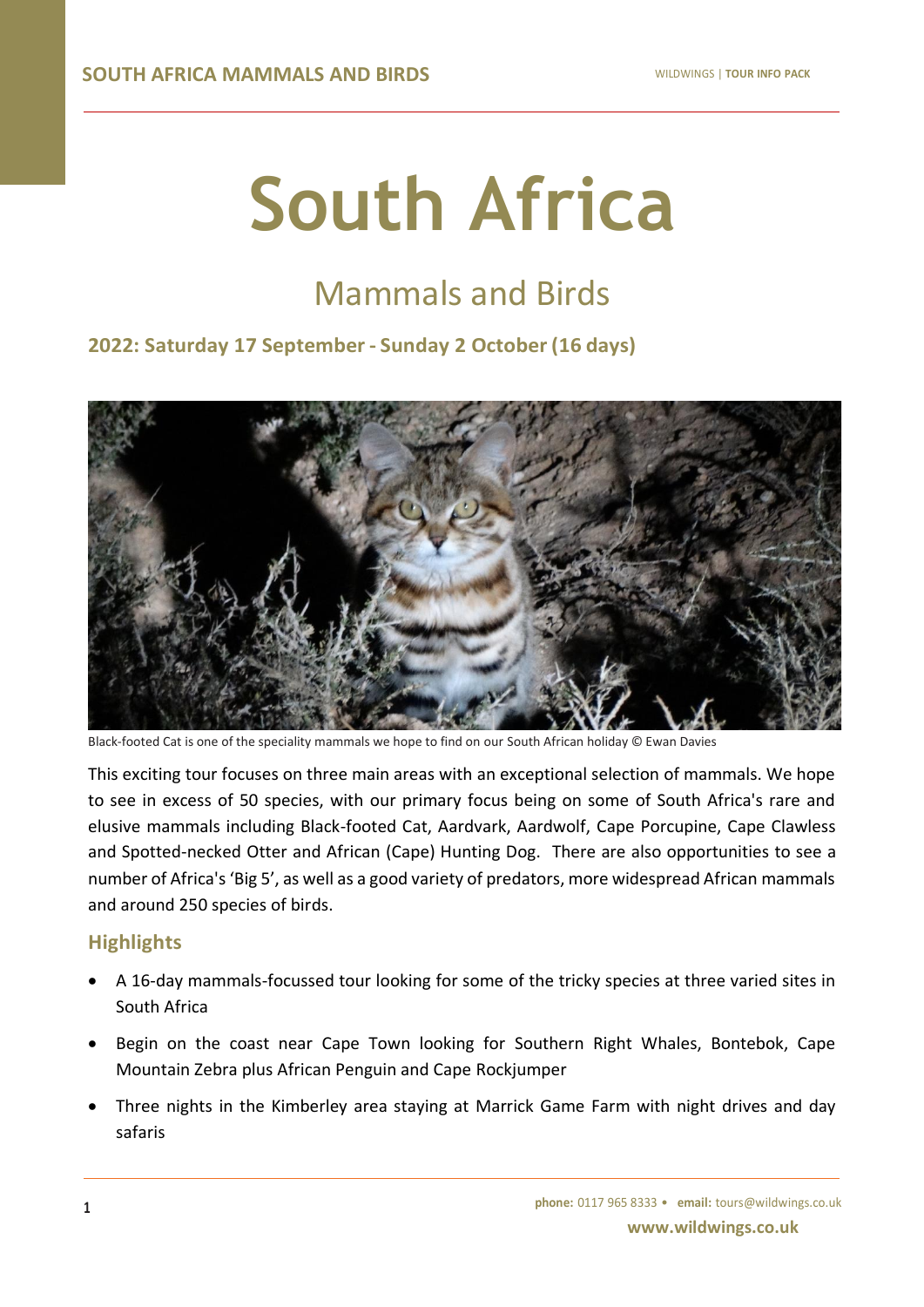- Look for an exceptional range of nocturnal mammals including Black-footed Cat, Aardvark, Aardwolf and Cape Porcupine
- Visit sites near Johannesburg where there are chances for Black Wildebeest, Blesbok and Cape Clawless and Spotted-necked Otters
- Travel on to Madikwe Game Reserve where the possibilities include African Wild Dog, Brown Hyaena, White Rhino plus Africa's "Big 5"
- Expect to see a great range of African birds potentially including Secretarybird, Kori Bustard, Spotted Eagle-Owl, Swallow-tailed Bee-eater, Crimson-breasted Shrike and Quailfinch
- Led by WildWings leader and African mammal expert Ewan Davies

# **What'sIncluded?**

- WildWings Tour Leader and local guides
- 13 nights accommodation in comfortable hotels and lodges
- All main meals
- All excursions, entry fees and permits
- WildWings checklist of mammals and birds

# **Outline Itinerary**

| Day 1:      | Evening flight from London Heathrow                                                     |
|-------------|-----------------------------------------------------------------------------------------|
| Day 2:      | Arrive Cape Town. Transfer to Hermanus                                                  |
| Day $3$ :   | Morning Hermanus. Afternoon transfer to De Hoop birding on route                        |
| Day 4:      | De Hoop                                                                                 |
| Day 5:      | Morning transfer to Cape Town. Afternoon flight to Kimberley and transfer to<br>Marrick |
| Days 6-7:   | Full days at Marrick and Warrenton                                                      |
| Day 8:      | Flight to Johannesburg and transfer to Heidelburg. Late afternoon Suikerbosrand         |
| Day 9:      | Suikerbosrand and/or Marievale                                                          |
| Day 10:     | <b>Transfer to Madikwe</b>                                                              |
| Days 11-14: | Madikwe                                                                                 |
| Day 15:     | Early morning Madikwe, transfer to Johannesburg for flight home                         |
| Day 16:     | Arrive London Heathrow                                                                  |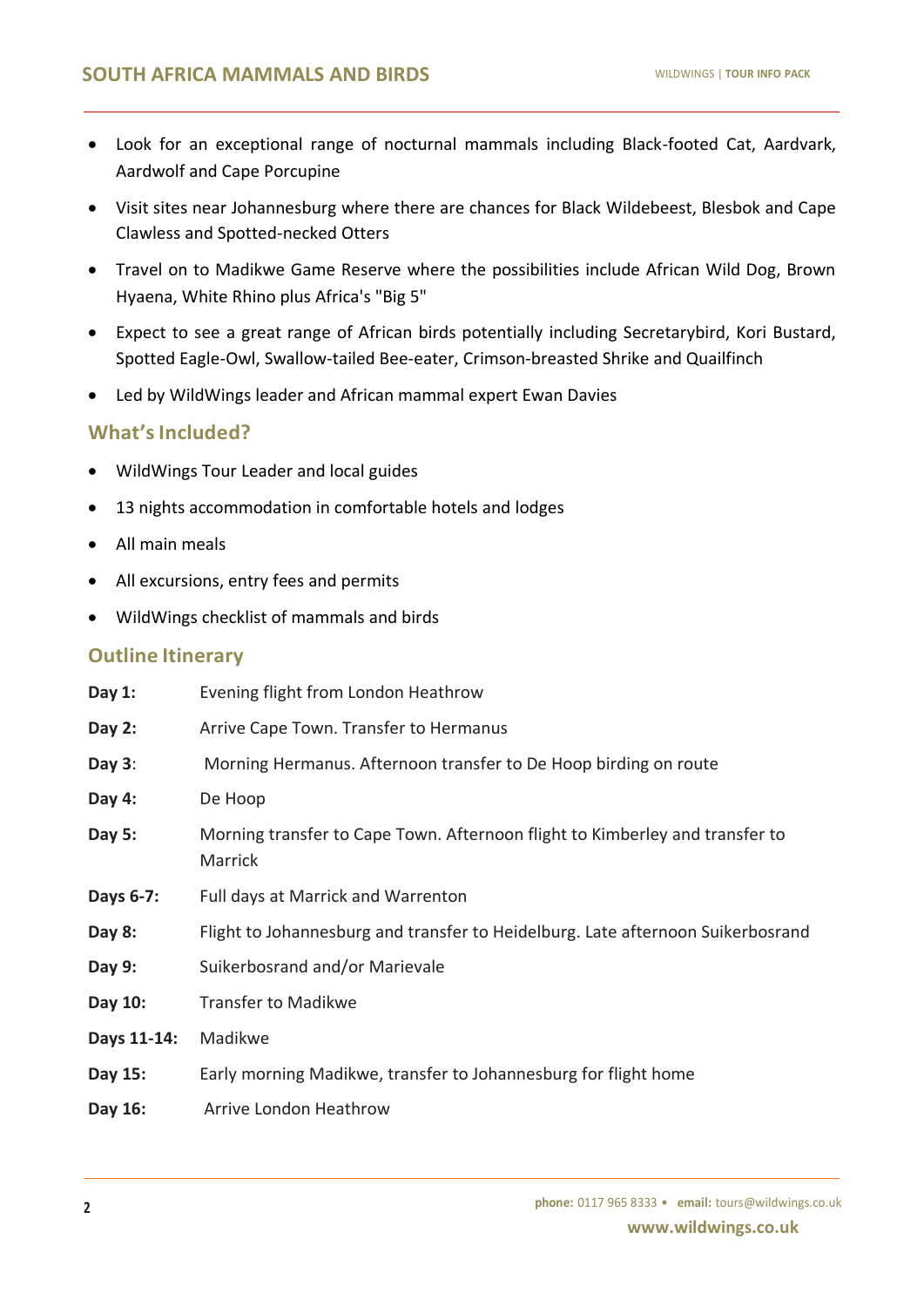# **Tour Overview**

This exciting tour focuses on three main areas with an exceptional selection of mammals. We hope to see in excess of 50 species, with our primary focus being on some of South Africa's rare and elusive mammals including Black-footed Cat, Aardvark, Aardwolf, Cape Porcupine, Cape Clawless and Spotted-necked Otter and African (Cape) Hunting Dog. There are also chances for a number of Africa's 'Big 5', as well as a good variety of predators, more widespread African mammals and around 250 species of birds.

The tour starts with three nights to the east of Cape Town where we hope to see Southern Right Whales, as well as some fantastic land mammals including Bontebok and Cape Mountain Zebra. This area is also home to some localised birds and those we would expect to find include African Penguin and Cape Rockjumper.



We will then move on to the Kimberley area where the night spotlighting can be truly exceptional with the chance of a number of enigmatic nocturnal mammals. We hope these will include Black-footed Cat, the recently split African Wildcat, Bateared Fox, Aardvark, Aardwolf, Cape Porcupine and Springhare, with the possibly of South African Hedgehog and Caracal. During the day we will visit sites for otters and a variety of ungulates including Black Wildebeest.

*Black-backed Jackal © Ewan Davies*

We will then visit two or three localities not far from Johannesburg where we will focus on looking for Otters, Black Wildebeest, Blesbok and Mountain Reedbuck along with many other species.

The final leg of the trip in Madikwe Game Reserve in northern South Africa on the border with Botswana will focus on looking for African Wild Dog, Brown Hyaena and other carnivores including Lion, Leopard and Cheetah. We also expect to see a good variety of ungulates including the remaining members of the African 'Big 5', Cape Buffalo, White (and hopefully) Black Rhinos plus African Savanna Elephant, together with a good selection of birds hopefully including African Finfoot.

It is important to stress, however, that the main focus of this trip will be mammals so if you are looking for a bird tour to South Africa, then we suggest this may not be for you, although we will try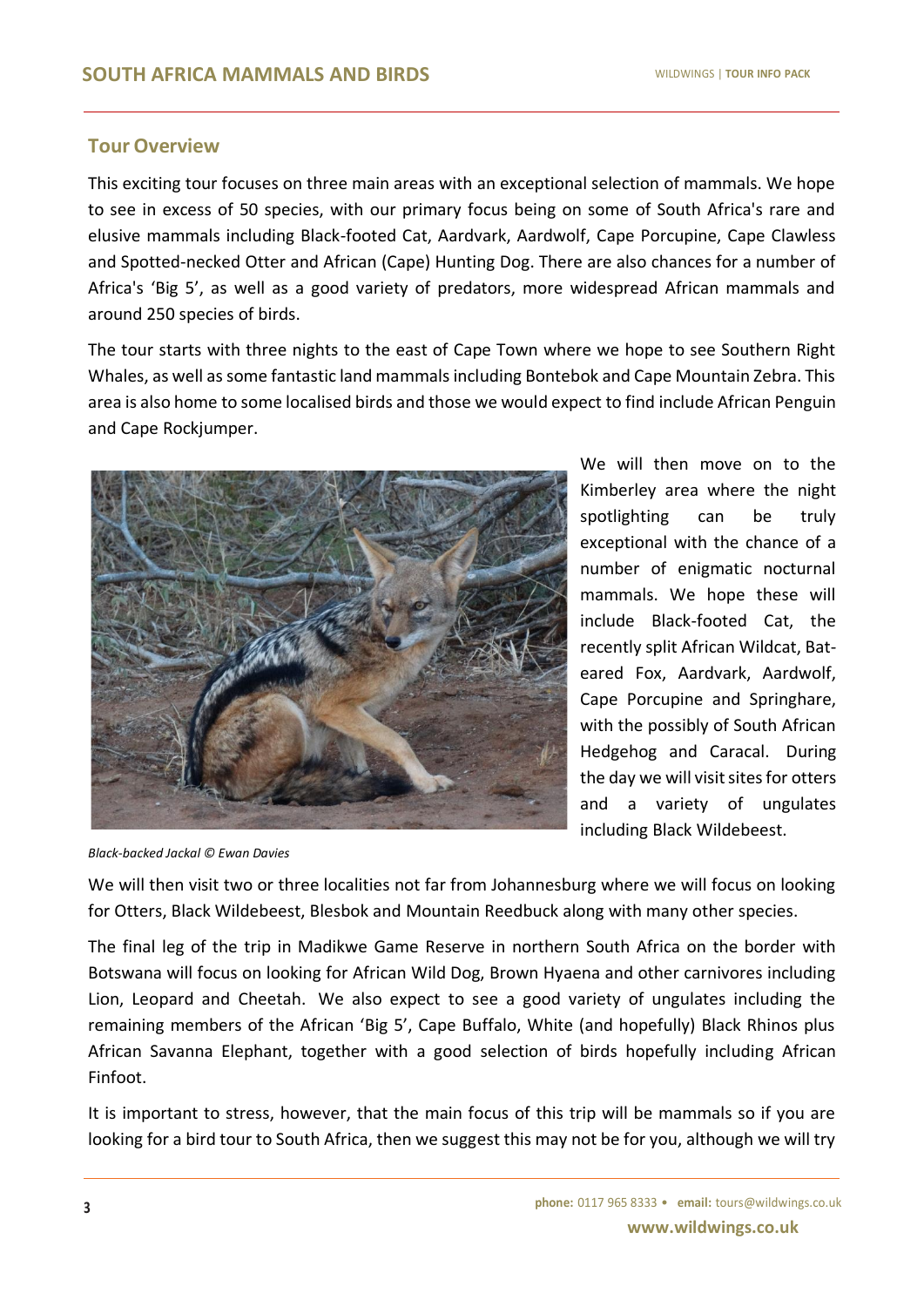to accommodate the wishes of birders as far as possible.

There is no obligation on any tour participant to take part in every excursion but we strongly recommend that you do so. It is better to catch up on your sleep in the back of the vehicle where we can wake you if we see something good, than in the hotel room where you might miss something.

The key locations:

**The Cape –** Our trip will start near Cape Town with visits to Hermanus and De Hoop. Both these areas are well-known calving grounds for the Southern Right Whale with Hermanus considered one of the premiere whale-watching locations in the world. We should get excellent views of the whales and whilst at De Hoop will hope to find Bontebok, Cape Mountain Zebra, Grey Rhebok and Baboon with chances for Caracal and Leopard. We will also look for some of the speciality birds of this region and these could include African Penguin, Bank Cormorant, Cape Sugarbird and Southern Doublecollared Sunbird.

**Kimberley Area –** We will visit several sites in the Kimberley area including Marrick Game Farm where we plan to stay for three nights. Marrick is well-known for its night drives when we hope to see Black-footed Cat, Aardvark, Aardwolf, Cape Porcupine, Smith's Red Rock Rabbit and a number of commoner species. During the day we will look for a good selection of ungulates including Black Wildebeest, along with smaller species such as Yellow Mongoose, South African Ground Squirrel, Meerkat and if we are very lucky Western Rock Sengi (Elephant-Shrew). Whilst at Kimberley we also plan to visit nearby Warrenton to look for Spotted-necked and African Clawless Otter and a range of waterbirds. If time allows, we will also go to Kamfers Dam which has a large colony of Greater and Lesser Flamingos and many other waterbirds.

**Madikwe –** Madikwe Game Reserve lies on South Africa's border with Botswana and is an area reclaimed as a reserve in 1991. It is home to a wide range of species some of which have been reintroduced as part of a reintroduction programme. We hope to see many of Africa's "Big 5" and a range of ungulates but our primary target will be African (Cape) Hunting Dog. Madikwe also offers opportunities to see other predators including Lion, Cheetah, Brown and Spotted Hyaenas and possibly Leopard or Caracal. We will work hard to see as many of these as we can and on most evenings we plan to return to the lodge for dinner after dark to enable us to spotlight on our way back. We may also do at least one pre-dawn spotlighting session.

Most of our time here will be spent looking for mammals from the vehicle but elsewhere there should be plenty of opportunities to walk around, although no long or strenuous hikes are anticipated.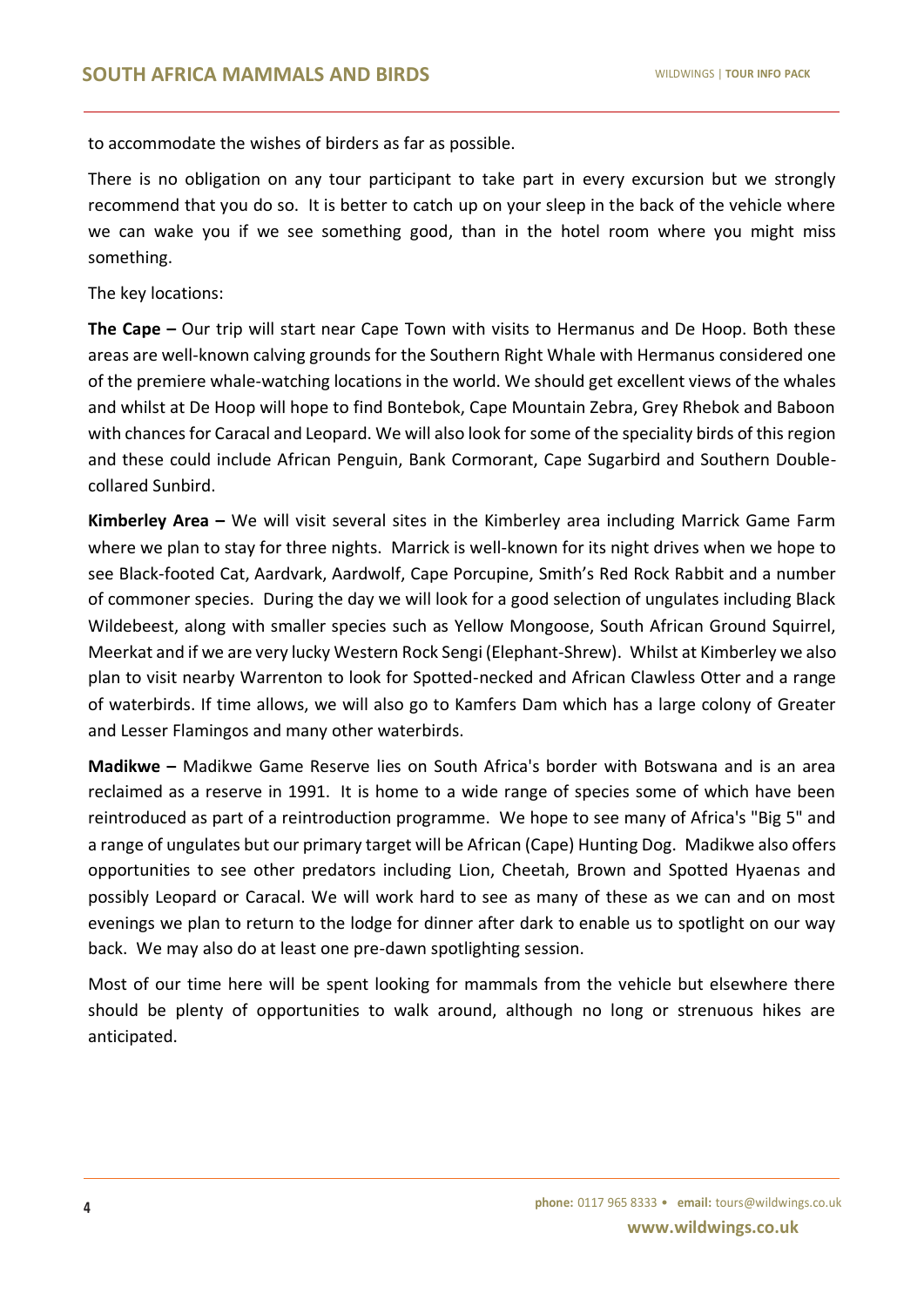

*We hope to see many of Africa's "Big 5" on our holiday including Lion © Ewan Davies*

#### **Potential Mammals (selected species only)**

South African Hedgehog, Karoo Rock Sengi, Chacma Baboon, Vervet Monkey, Cape, Scrub and African Savanna Hares, Smith's Red Rock Rabbit, South African Ground Squirrel, Springhare, Cape Porcupine, Bushveld Gerbil, Cape and Bat-eared Foxes, Black-backed Jackal, African Wild Dog, Cape Clawless and Spotted-necked Otters, Zorilla, Banded, Dwarf, Slender, Small Grey, Marsh and Yellow Mongooses, Suricate (Meerkat), Small and Large-spotted Genets, Brown Hyaena, Aardwolf, Blackfooted Cat, African Wildcat, Caracal, Cheetah, Lion, Leopard, Aardvark, African Savanna Elephant, Rock Hyrax, Plains (Burchell's) Zebra, White and Black Rhinos, Warthog, Southern African Giraffe, African Savanna Buffalo, Zambezi Greater Kudu, Common Reedbuck, Black and Blue Wildebeest, Blesbok, Red Hartebeest, Common Impala, Kalahari and South African Springboks, Transvaal Klipspringer, Steenbok, Mountain Reedbuck and Common Duiker.

#### **Potential Birds (selected species only)**

Common Ostrich, Spur-winged Goose, Knob-billed Duck, Cape Shoveler, Southern Pochard, Helmeted Guineafowl, Crested Francolin, Swainson's Francolin, Rufous-cheeked Nightjar, African Black Swift, Kori Bustard, Red-crested Korhaan, Northern Black Korhaan, Namaqua Sandgrouse, Yellow-throated Sandgrouse, Speckled Pigeon, Namaqua Dove, Greater Flamingo, Water Thickknee, Spotted Thick-knee, African Oystercatcher, Blacksmith Plover, African Jacana, African Penguin, Cape Gannet, Bank Cormorant, African Darter, Hadada Ibis, African Spoonbill, Black-headed Heron, Goliath Heron, Hamerkop, Secretarybird, Cape Vulture, Black-chested Snake Eagle, Brown Snake Eagle, Wahlberg's Eagle, African Hawk-Eagle, Pale Chanting Goshawk, African Fish Eagle, Southern White-faced Owl, Spotted Eagle Owl, Speckled Mousebird, Red-faced Mousebird, African Hoopoe, African Grey Hornbill, Southern Yellow-billed Hornbill, Lilac-breasted Roller, Purple Roller, Brownhooded Kingfisher, Malachite Kingfisher, Swallow-tailed Bee-eater, Little Bee-eater, White-fronted Bee-eater, Bearded Woodpecker, Cardinal Woodpecker, Chinspot Batis, Pririt Batis, Crimsonbreasted Shrike, Brubru, Black-headed Oriole, Southern White-crowned Shrike, Cape Rockjumper, Southern Black Tit, Spike-heeled Lark, Sabota Lark, Eastern Clapper Lark, Grey-backed Sparrow Lark,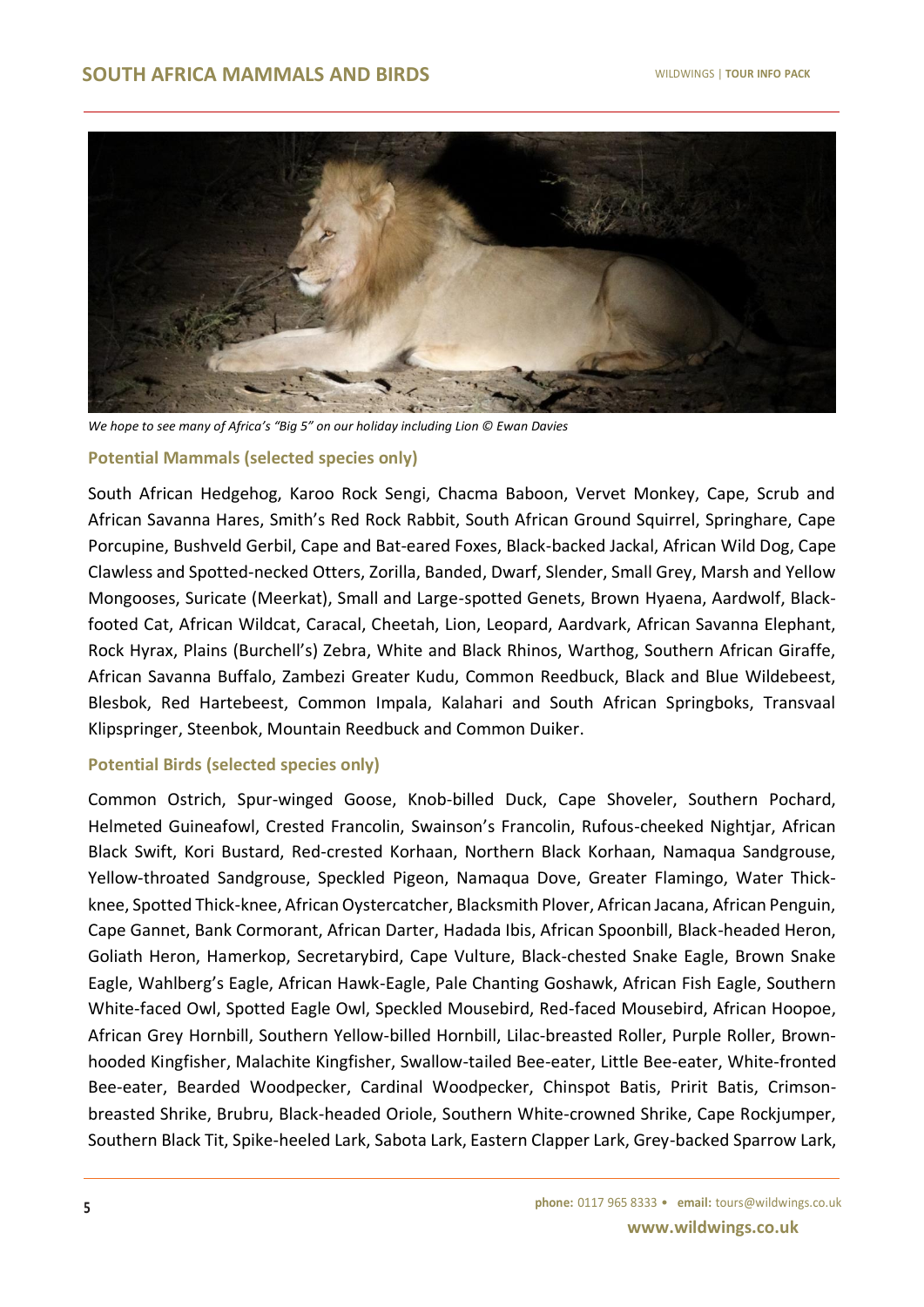White-throated Swallow, Lesser Striped Swallow, Red-breasted Swallow, South African Cliff Swallow, Long-billed Crombec, Levaillant's Cisticola, Southern Pied Babbler, Cape Sugarbird, Cape Starling, Kurrichane Thrush, Karoo Thrush, Kalahari Scrub Robin, Marico Flycatcher, Fiscal Flycatcher, White-throated Robin-chat, Short-toed Rock Thrush, Mocking Cliff Chat, Southern Double-collared Sunbird, Orange-breasted Sunbird, Cape Sparrow, Southern Grey-headed Sparrow, Cape Weaver, Black-faced Waxbill, Quailfinch, Violet-eared Waxbill, Red-headed Finch, Cape Wagtail, Cape Siskin, Lark-like Bunting, Cinnamon-breasted Bunting, Golden-breasted Bunting.



*Cheetahs on the South African plains © Ewan Davies*

# **Daily Itinerary**

# **Day 1: Evening flight from Heathrow**

# **Day 2: Arrive Cape Town. Transfer to Hermanus**

Our flight to Cape Town should arrive in the morning and after meeting up with our local guide, we will make the relatively short transfer to Hermanus. Although it is less than a two-hour drive, we plan to make a series of strategic stops on the way and will concentrate on looking for some of the specialities of the region, in particular African Penguin and Cape Rockjumper.

We are also likely to see our first mammals of the tour including Chacma Baboons.

# **Day 3: Morning Hermanus. Afternoon transfer to De Hoop birding on route**

Our plan for the morning is to concentrate on looking for Southern Right Whales and Hermanus is regarded as one of the best places in the world to see this otherwise tricky cetacean. Named the 'right whale' by the whalers, as this species was the right one to hunt (as they were relatively slow moving and floated after being killed), the numbers of these 20+ metre long marine mammals were massively reduced in the southern hemisphere with some populations almost entirely eliminated.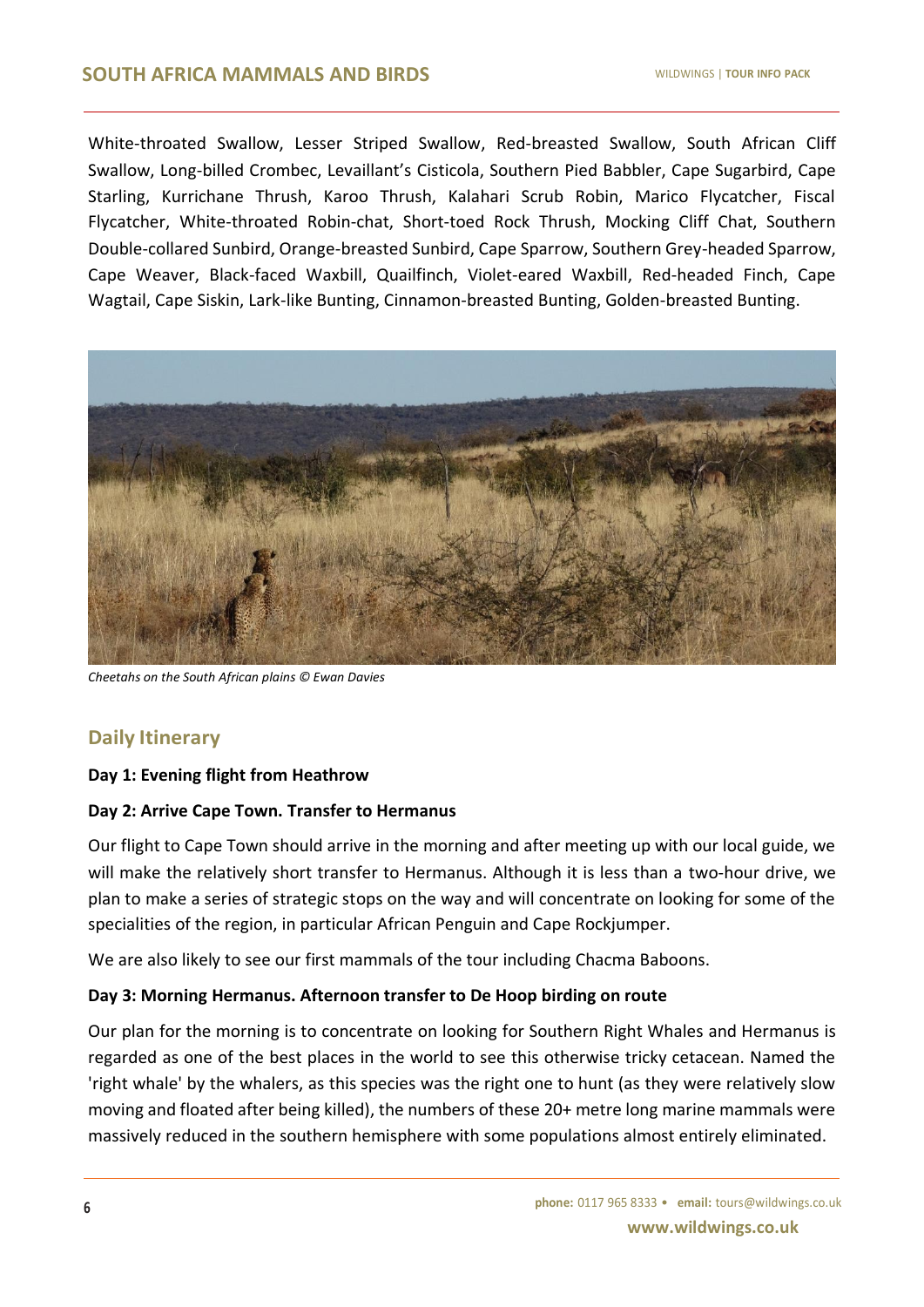Although hunting officially stopped many decades ago, Southern Right Whale is only slowly recovering but despite this, we stand an excellent chance of finding it as more than one hundred individuals migrate to the coastal waters off Hermanus to calve and mate.

After a morning enjoying the whales, we will leave for De Hoop and, once again, will make strategic stops to look for birds and mammals probably including South Africa's national bird, Blue Crane, as well as Stanley (Denham's) Bustard, Bontebok and Yellow Mongoose.

# **Day 4: De Hoop**

We have a full day to explore around De Hoop and hope to find a number of mammals which we are unlikely to see later in our trip. These include Bontebok, Cape Mountain Zebra, Eland, Grey Rhebok and Chacma Baboon and there are also chances for Caracal, Honey Badger and if the water levels in the vlei are good, also Cape Clawless Otter. We will also have further opportunities to look for Southern Right Whales that occur off De Hoop in large numbers and can often be found loafing close to the shore.

There are also a good selection of birds in this region including the only breeding colony of Cape Griffons in the Western Cape. This species of vulture is classified as 'vulnerable' by Birdlife International and whilst the numbers in this region have recovered in recent years from a low point of fifty individuals, it remains a somewhat uncommon bird.

Other species we could see in this region include Blue Crane, Denham's Bustard, Karoo Bustard, Southern Black Korhaan, Black Harrier, Knysna Woodpecker, Grey Tit and the localised Agulhas (Long-billed) Lark. There are also a number of species which are restricted to the Cape Fynbos EBA (endemic bird area) including Cape Spurfowl, Orange-breasted Sunbird, Cape Sugarbird, Cape Bulbul and Cape Siskin.

# **Day 5: Morning transfer to Cape Town. Afternoon flight to Kimberley and transfer to Marrick**

We will leave De Hoop after breakfast, heading for Cape Town where we will take an afternoon flight to Kimberley (c.90 minutes). On arrival, we will transfer to the comfortable Marrick Game Farm which will be our base for three nights.

There are plenty of species to look for over the course of our stay and our days here will combine a mix of day and night drives in our search for the speciality wildlife of the region. Amongst the potential highlights at Marrick are Black-footed Cat, Aardwolf, Aardvark, African Wildcat, Cape Porcupine, Smith's Red Rock Rabbit and Southern African Hedgehog. We have also seen Zorilla at this location.

There are also some great birds in the area with the possibilities including Northern Black Korhaan, Kori Bustard, Double-banded Courser, Namaqua Sandgrouse, Cape Vulture, Common (Small) Buttonquail and Crimson-breasted Shrike.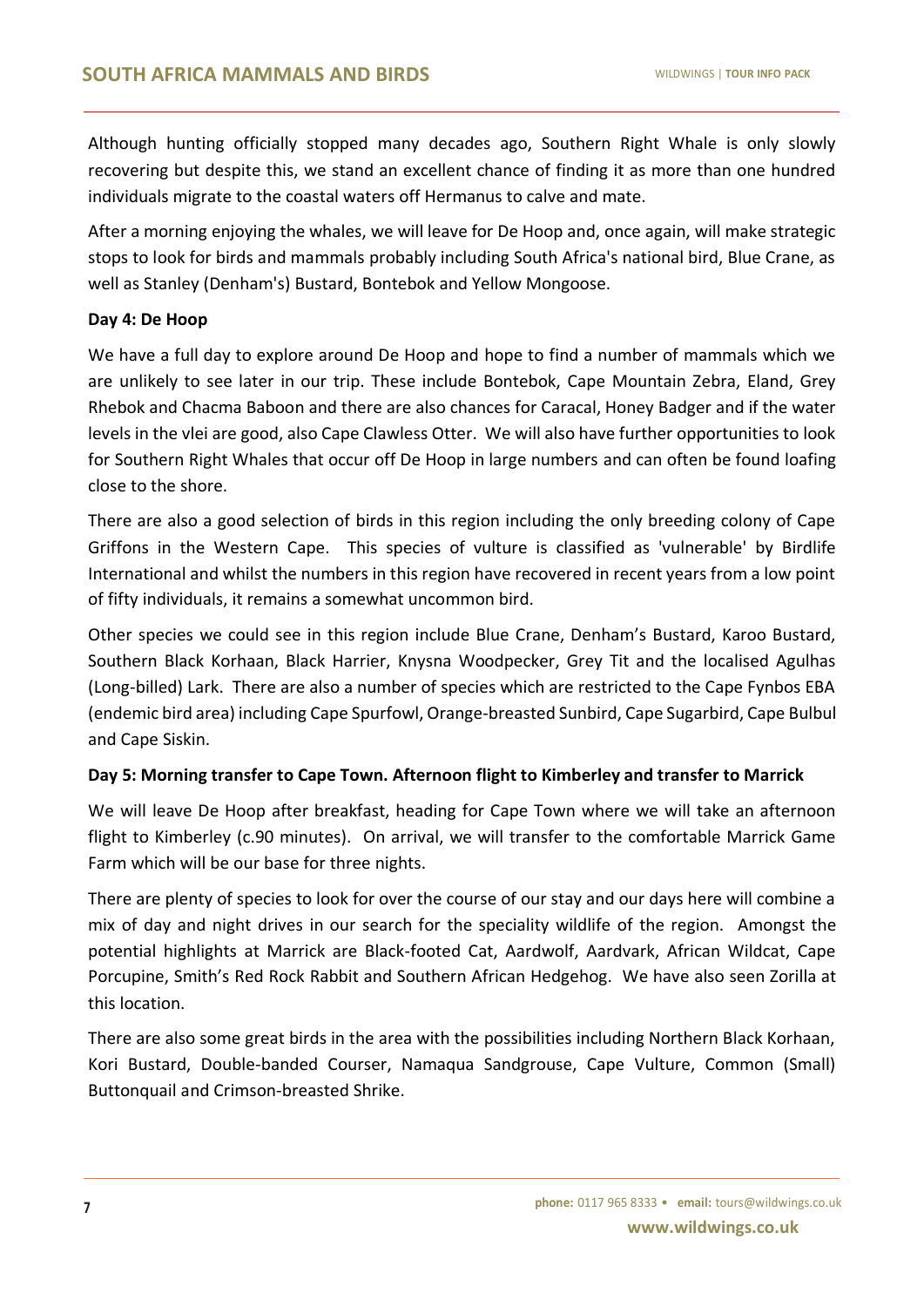#### **Days 6-7: Marrick and Warrenton**

We have two full days to explore Marrick and nearby Warrenton (c.70kms away) and our plans will be deliberately kept flexible to maximise on the wildlife opportunities.

There are a great variety of mammals here and possibilities include Karoo Rock Sengi, Cape Hare, Scrub Hare, Spring Hare, Bat-eared Fox, Black-backed Jackal, Small Grey Mongoose, Slender Mongoose, Yellow Mongoose, Meerkat, Small-spotted Genet, Zambezi Greater Kudu, Mountain Reedbuck, Bush Duiker, Gemsbok, Ellipsen Waterbuck, Blue Wildebeest, Steenbok, Four Striped Grass Mouse, Large Eared (Gerbil) Mouse and Bushveld Gerbil.

During our time at Marrick, we will also aim to visit Warrenton as this can be an excellent place to look for Otters - in 2018 we saw three Cape Clawless Otters and those on our 2019 tour saw this species plus two Spotted-necked Otters.

There should also be plenty of birds at both Marrick and Warrenton and previous visits have seen Spotted Thick-knee, Spotted Eagle-Owl, Red-faced Mousebird, Pied Kingfisher, Malachite Kingfisher, South African Shelduck, Red-billed Teal, African Black Duck, Swallow-tailed Bee-eater, Short-toed Rock Thrush, Violet-eared Waxbill, Quailfinch, Black-throated Canary, Lark-like Bunting and Goldenbreasted Bunting.

# **Day 8: Flight to Johannesburg and transfer to Heidelberg. Late afternoon Suikerbosrand**

Depending on the time of our flight to Johannesburg, we may have time for some final exploring at Marrick before we return to the airport for the short flight back to South Africa's largest city. On arrival at Johannesburg, we will transfer to Heidelberg (which should take us about an hour) and, assuming we have time, are likely to visit the Suikerbosrand Reserve in the late afternoon.

Possibilities in this area include Black-backed Jackal, Chacma Baboon, Eland, Blesbok, Red Hartebeest, Plains Zebra and Black Wildebeest with birds seen here previously including Marsh Owl, Red-throated Wryneck, Mocking Cliff Chat, Cape Robin-Chat, Black-collared Barbet, Yellow Bishop and Cape Bunting.

We may also explore the grounds of our lodge as Slender and Yellow Mongooses and Rock Hyrax can be seen there.

# **Day 9: Suikerbosrand and/or Marievale**

We have two options for the day, the reserves at Suikerbosrand and Marievale, and depending on the weather and what we have already seen will largely determine which one we concentrate on.

Both reserves have an excellent range of species and on previous visits to Suikerbosrand, we have found Yellow Mongoose, Meerkat, South African Springbok, Blesbok, Zambezi (Greater) Kudu and Red Hartebeest. On our 2018 tour, we were even fortunate enough to find a Caracal sitting by the side of the road.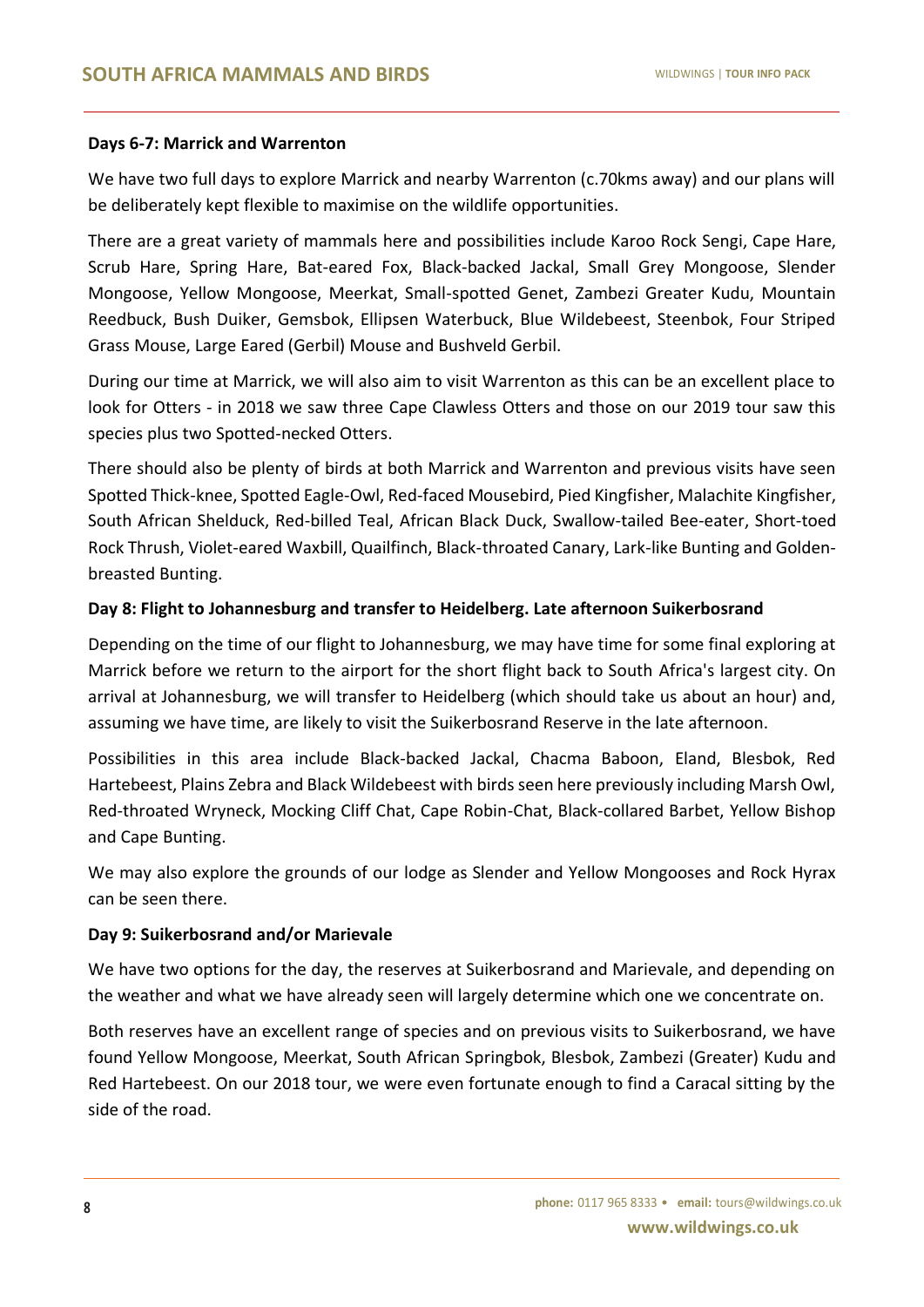As with all the places we visit, there will also be plenty of birds and new species at Suikerbosrand could include Grey-winged Francolin, Cape Rock Thrush, Mountain Wheatear, Neddicky, Crested Barbet and Cape Bunting.

At Marievale, we have a further chance of finding otters, with Marsh, Yellow and Slender Mongooses amongst the other possibilities. This area is also very rich in birds and possibilities include African Marsh Harrier, Swainson's Spurfowl, African Spoonbill, Black-headed and Goliath Herons, Southern Pochard, Cape Shoveler, Hottentot and Red-billed Teal, African Rail, African Swamphen, Black Crake, Three-banded, Blacksmith and Crowned Plovers and Lesser Swamp, African Reed and Little Rush Warblers.

# **Day 10: Transfer to Madikwe**

The drive to Madikwe (which is close to the border with Botswana) is likely to take about five hours, although it is well worth the journey, as there are some great mammals and birds to look for once we arrive. We will, however, certainly aim to stop for anything interesting we see on the way there.

We plan to stay at the Madikwe River Lodge and will have four full days to explore the rich habitats around this delightful lodge where we will have a mix of morning and afternoon excursions, some of which will return to the lodge after dark so we can look for nocturnal wildlife. We may also offer a pre-dawn trip, although like all the other excursions this is, of course, entirely optional and you are welcome to spend time relaxing at the lodge.

Our main target here is the African Hunting (Wild) Dog which we saw on both our 2018 and 2019 tours. We will also target Brown Hyena. Madikwe also offers opportunities to see a great range of other predators with the possibilities including Lion, Cheetah, African Wild Cat, Spotted Hyena, Black-backed Jackal, Small-spotted Genet, Large-spotted Genet, Slender, Banded and Dwarf Mongoose with chances also for Leopard and Caracal.

# **Days 11-14: Madikwe**

With plenty of options at Madikwe, we can expect to find many species over the four days we have planned here and our days will generally comprise some pre-breakfast exploring, followed by morning and afternoon/evening excursions. When not out looking for mammals from our vehicle, there are opportunities to either rest up at the lodge or explore the grounds for birds and other wildlife.

As well as the carnivores listed above, there are plenty of other interesting mammals for us to look for at Madikwe and those seen on our previous trips include Southern Lesser Galago, African Savanna Hare, South African Ground Squirrel, Tree Squirrel, Spring Hare, African Savannah Elephant, Plains Zebra, White Rhinoceros, Black Rhinoceros, Common Warthog, Short-snouted Sengi, South African Giraffe, African (Savanna) Buffalo, Zambezi (Greater) Kudu, Cape Bushbuck, Gemsbok, Ellipsen Waterbuck, Transvaal Klipspringer, Steenbok and Common Duiker.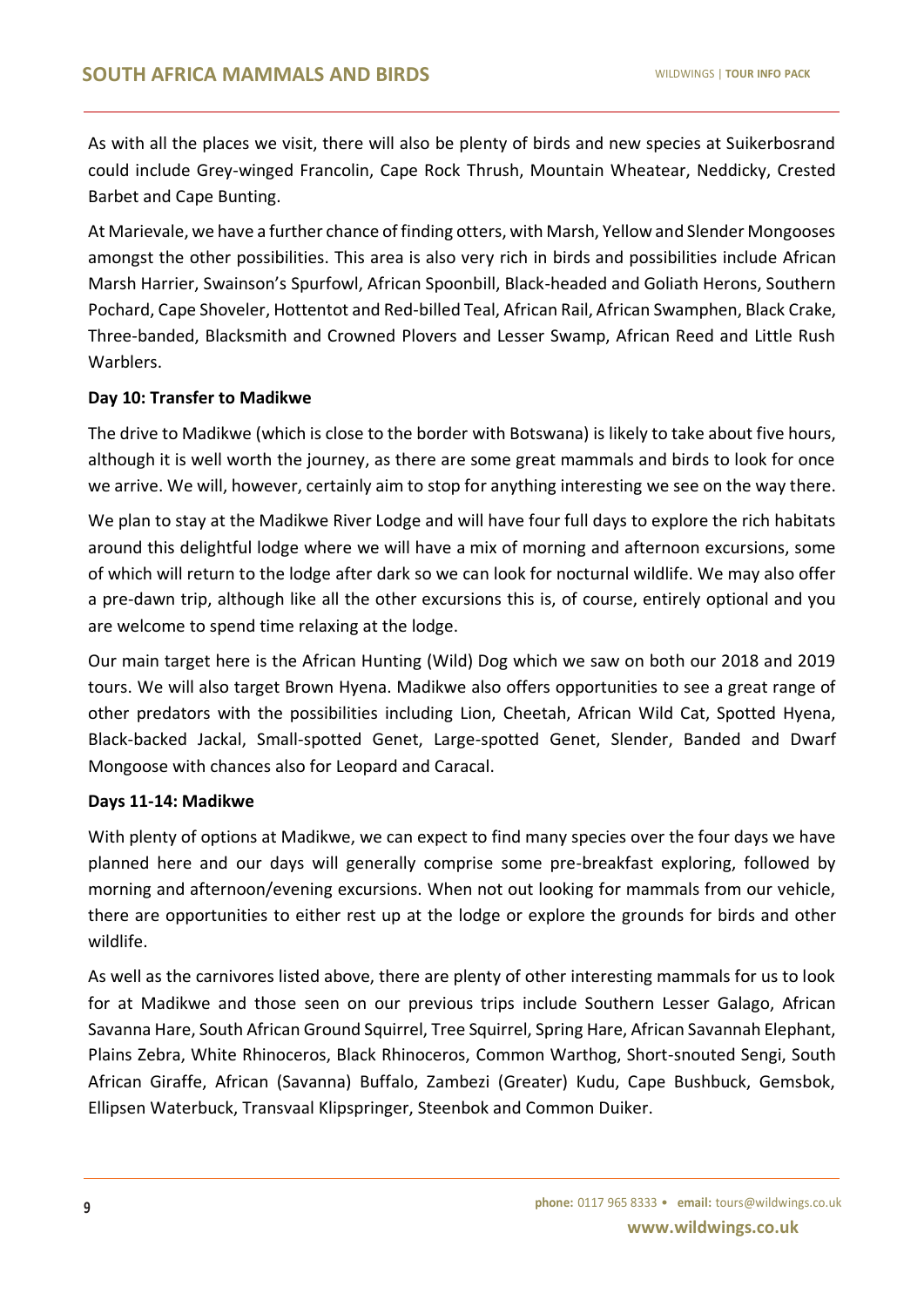

*African Hunting (Wild) Dog © Ewan Davies*

Whilst mammals will be our main priority, there is a fantastic range of birds that can be found here too, many of which we may not have encountered previously on the trip and the possibilities include Common Ostrich, Natal Spurfowl, Harlequin Quail, Red-crested Korhaan, Emerald-spotted Wood Dove, Grey Go-away-bird, Pearlspotted Owlet, Spotted Eagle-

Owl, Rufous-cheeked Nightjar, Malachite Kingfisher, Brown-hooded Kingfisher, Swallow-tailed Beeeater, Southern Yellow-billed Hornbill, Southern Red-billed Hornbill, Bearded Woodpecker, Blackheaded Oriole, Sentinel Rock Thrush, White-browed Scrub Robin, White-throated Robin-Chat, Rattling Cisticola, Chinspot Batis, Southern White-crowned Shrike, Red-billed Oxpecker, Red-billed Buffalo Weaver, Blue Waxbill and Red-billed Firefinch.

# **Day 15: Early morning Madikwe, transfer to Johannesburg for flight home**

We will have a final early morning to explore around Madikwe before we will reluctantly pack our bags for the drive back to Johannesburg and our overnight flight back to the UK.

#### **Day 16: Arrive Heathrow**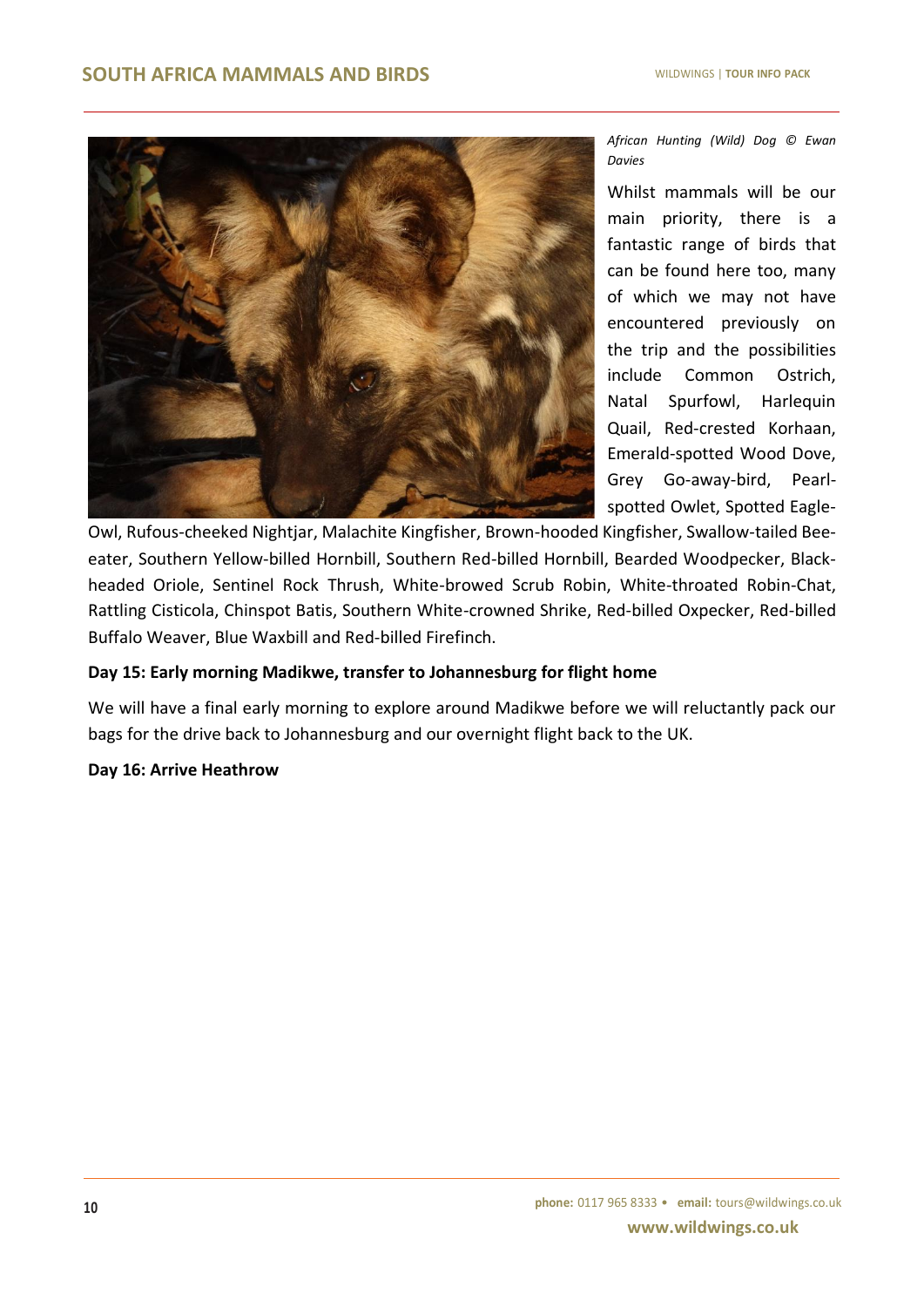# **Trip Information**

#### **GROUP SIZE**

A maximum of seven participants and 1 leader

#### **WHAT TO EXPECT**

A 16-day mammal-focussed wildlife tour to South Africa where we will visit three main areas over the course of the holiday. We start off by travelling east from Cape Town exploring Hermanus and De Hoop where our goal will be to see Southern Right Whales plus a number of species which only occur relatively close to the coast. We will then head to Marrick for a three night stay before moving on to Heidelburg (for a brief stay) where again there will be plenty of different species to look for. Our tour will then conclude with five nights at Madikwe Game Lodge which is close to the border with Botswana where we stand a chance of seeing all of Africa's "Big 5" plus African Wild Dog and a host of other species.

Whilst mammals will be the main focus of the trip, we will also look for some of the speciality birds of South Africa and during our time near Cape Town, for example, will endeavour to see African Penguin and Cape Rockjumper, however, it is important to appreciate that this is not a birding tour.

Whilst many of our excursions will (by necessity) be by vehicle, there will be some exploring on foot at some locations, however, we will not be undertaking long/extended walks.

On some evenings, we will offer trips after dark to look for wildlife but like most of the excursions, these are entirely optional.

#### **VISAS**

Visas are currently not required for South Africa for British citizens but your passport must be valid for at least 6 months after this tour, with two blank pages

#### **CURRENCY**

The rand (ZAR) is the currency of South Africa. In February 2022, a Pound was worth approximately 20 Rand. There are exchange facilities and cash machines in the airport. You should only require a small amount of local currency, probably no more than £100 for drinks, laundry, gifts, tips etc.

Local guide and driver tips are included in the cost of the tour but you may want to leave tips for waitresses etc at the lodges. There are tip boxes at each of the lodges. The cost of soft drinks and beers with meals are included in the cost of the tour but you will need to pay for wine and other alcoholic drinks.

If are taking cards with you, please inform your issuer/s, so they do not block transactions for 'security reasons'.

#### **LANGUAGE**

English is widely spoken although we may also encounter Afrikaans in some areas.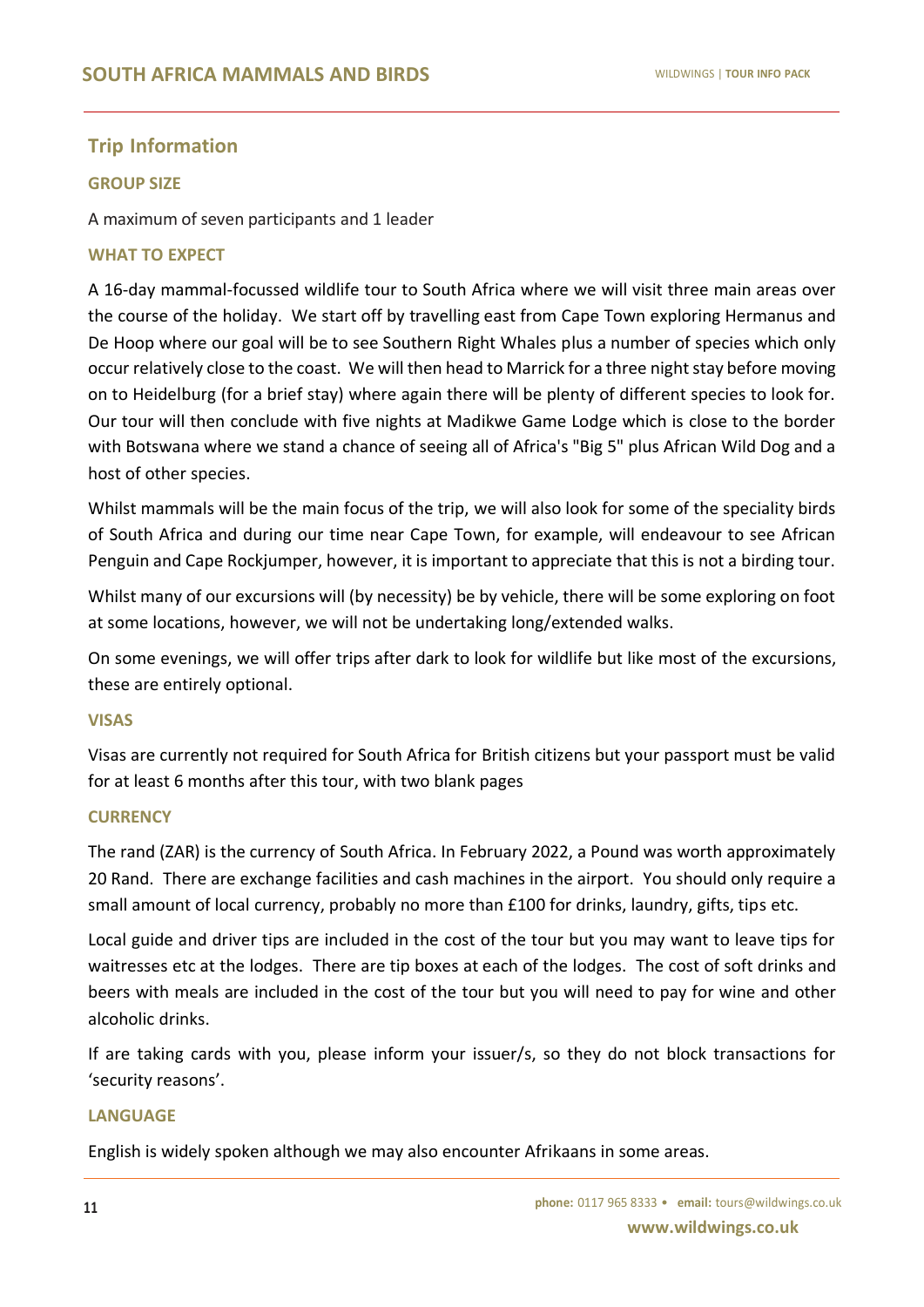#### **ELECTRICITY**

- Electricity in South Africa is 230 Volts.
- Several types of plugs/sockets are in use but the most common has three round pins, so a travel adaptor is essential if you plan to charge batteries etc. See the following website for further details: <http://www.worldstandards.eu/electricity/plug-voltage-by-country/>

#### **TRANSPORT**

When not on foot, our ground transport will be in a combination of minibuses and 4x4 vehicles. At most localities we should be in one vehicle but if the numbers in the group do require us to use two vehicles, the vehicles will have radios to stay in contact.

# **HOTELS AND MEALS**

We will be staying in three comfortable lodges/hotels on the tour.

- Kimberley area. Marrick Game Farm www.marricksafari.com
- Johannesburg area. We will be staying in comfortable accommodation in Heidelberg to the south of Johannesburg and will have our evening meals in nearby restaurants.
- Madikwe Game Reserve. Madikwe River Lodge www.madikweriverlodge.com

On most days we will have breakfast, lunch and dinner at our accommodation, although on two or three days we may take picnic lunches with us into the field. If you have any particular dietary restrictions or any particular culinary dislikes please advise us in advance.

At Madikwe, we have late breakfasts after morning spotlighting sessions and may not have breakfast until 11:00 on some mornings, so you may want to bring snack bars with you to keep you going on these drives.

Please ensure that you drink only bottled water and/or soft drinks throughout. (NB: Do not drink if water the seal has been broken!).

#### **WEATHER**

It is likely to be hot during the day but it could be much cooler when spotlighting at night, and at dawn. The mean temperatures (centigrade) are: Kimberley 18C; Heidelburg area 15C; and Madikwe 28C

# **INSECTS**

Mosquitoes may be a problem at some locations but this varies a lot from year to year and we have not experienced any problems previously, however, please come prepared with repellent and long sleeved clothing.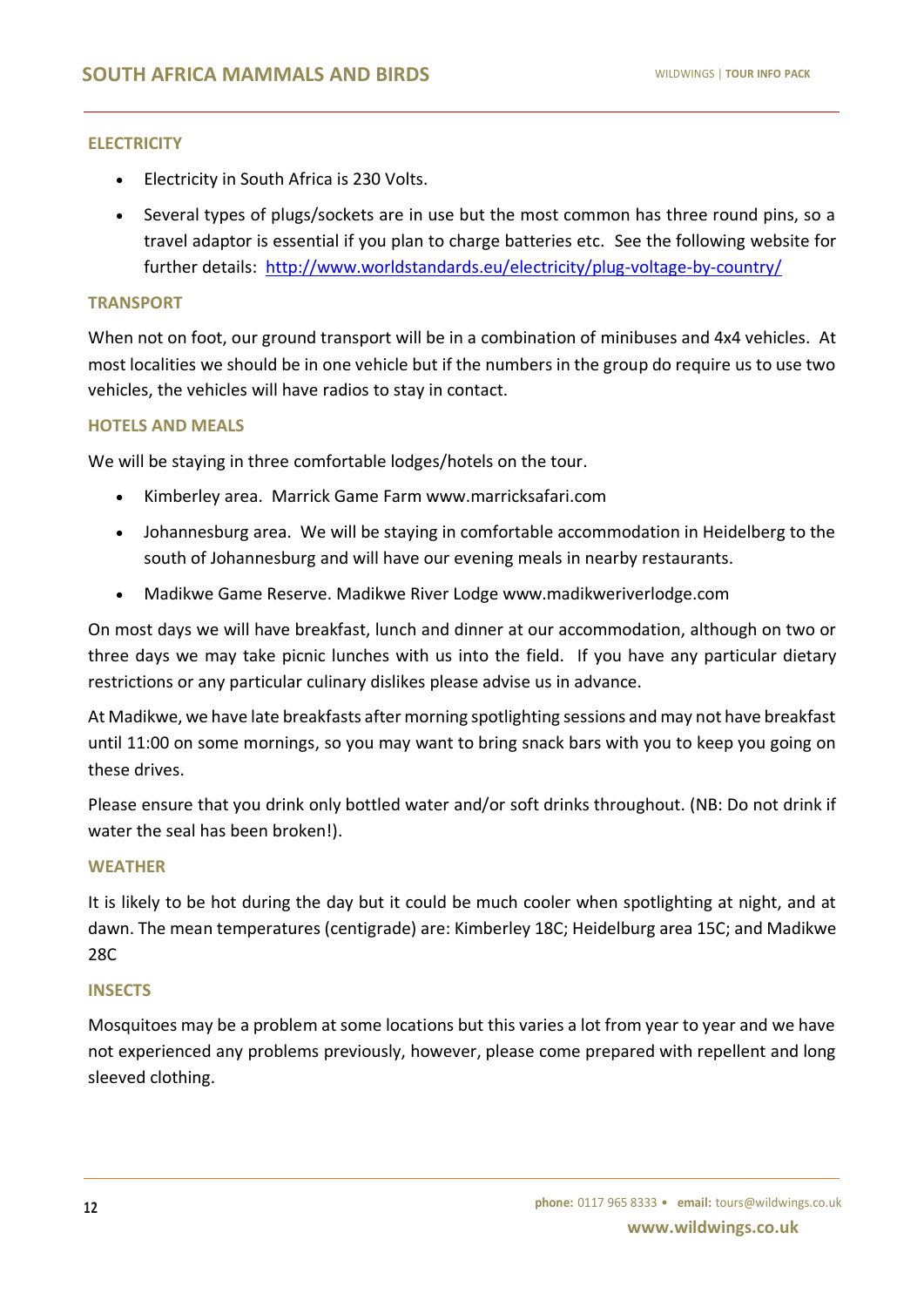#### **HEALTH**

- It is essential that you check with your doctor regarding vaccination requirements for South Africa, particularly with regards to yellow fever.
- Malaria is low risk throughout and Madikwe Game Reserve and Suikerbosrand are generally considered to be malaria-free but please check with your doctor regarding the latest malaria advice.
- If you have any existing medical conditions please ensure that you bring all personal medication with you, as it is unlikely that we will be able to obtain replacement medication in the areas that we are visiting.
- If you do have any pre-existing medical conditions and/or are taking any regular medication would you please provide details when booking or alternatively ensure that Ewan is made aware of this at the start of the tour**.**

#### **SMOKING**

Smoking (including E-cigarettes) is not permitted on minibuses etc used but the leaders will try to ensure that there are adequate stops for those requiring a nicotine fix. We would also ask smokers to respect non-smokers during the tour and refrain from smoking during meals.

#### **CLOTHING AND OTHER EQUIPMENT**

- Temperatures can be extremely cold at night and early in the mornings if a cold front passes through, so please bring some warm clothing including a warm fleece and a windproof jacket plus gloves with you. Sunblock is essential.
- We expect to spotlight on at least four nights but this will in part depend on weather conditions. Consequently please bring torches with you.
- Sober coloured clothing, hats and backpacks, greens, browns and dark blue etc is preferable, conspicuous colours such as white, red and yellow should be avoided.
- A folding umbrella and light-weight waterproofs could be useful if we do experience any rain.
- Waterproof boots should not be necessary, but a pair of sturdy waterproof walking shoes is advisable.
- Good binoculars with a specification of at least 8x30 are essential, particularly when spotlighting, and if you have them a telescope and tripod or monopod may well be useful.
- Photographic opportunities should be excellent.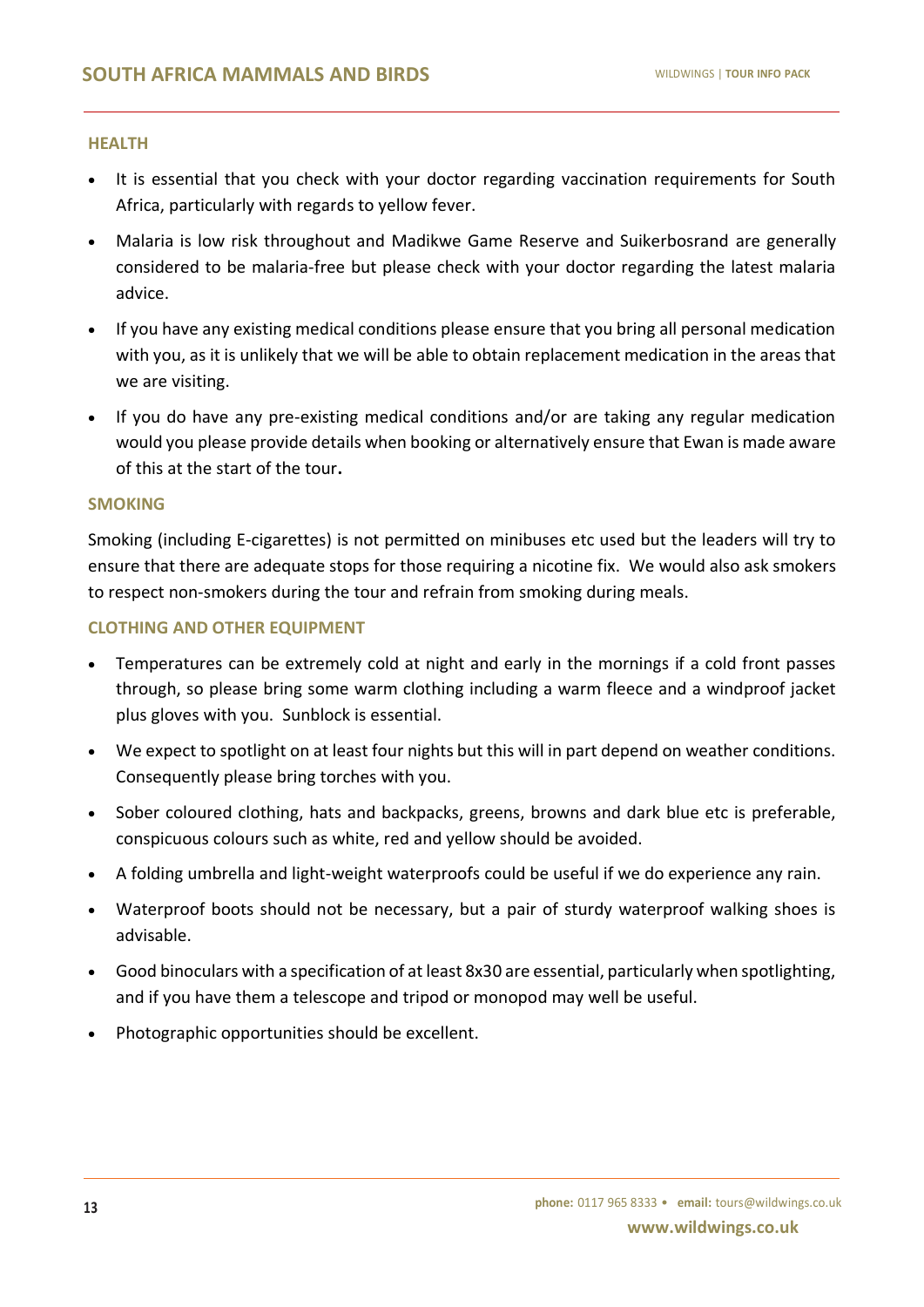#### **CHECKLIST**

We will attempt to do a daily log each evening. Ewan will keep a track of what has been seen at each locality and at some stage; there is always time to catch-up. A bird and mammal checklist will be sent to you before departure and we will provide a trip report after the tour.

#### **INTERNET**

Wi-fi access can be erratic at a number of places where we stay so please ensure that anyone likely to be trying to contact you while you are away is aware that you may not have access to email on some days.

#### **EMERGENCIES AT HOME**

Mobile phones do work in South Africa but coverage is patchy so people may not be able to contact you. In the event that someone does need to contact you while you are on the tour please ask them to contact the Wildwings' office on 0117 965 8333 and they will arrange for the message to be forwarded on to the tour.

# **Financial Protection:**

WildWings (which is a division of Birds and Wildlife Limited) has financial failure insurance provided by Travel Vault which fully protects you should Birds and Wildlife Limited cease trading.

All passenger bookings are fully insured including the initial deposit and balance payments. The policy also includes repatriation, arising from the cancellation or curtailment of your travel arrangements in the unlikely event of the insolvency of Birds and Wildlife Limited.

For full details please see <https://wildwings.co.uk/about/financial-protection/>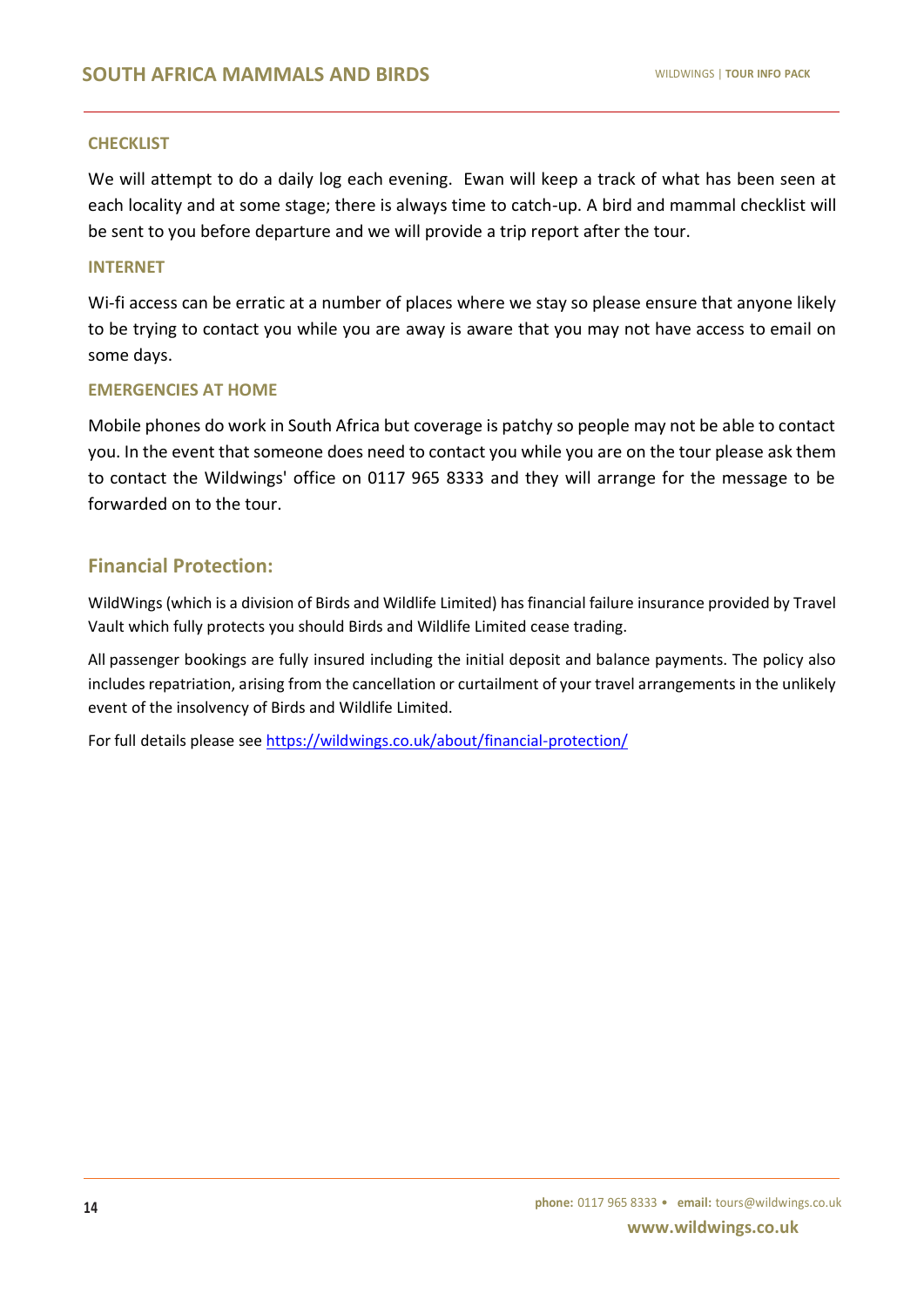# **GENERAL INFORMATION**

# **How To Book**

The easiest way to book most of our holidays and pay the deposit is online via our website, using the **'Book This Tour'** button on the relevant tour page. This is secure and the most efficient way to book.

For some holidays (eg cruises where we act as agent for an expedition ship company or where we may be awaiting a few final details from our ground agents), there may not be a 'book' button in which case please either use the 'Enquire about this Tour" button to contact us, call the office or email tours@wildwings.co.uk

We are happy to accept telephone bookings but these must be confirmed in writing within seven days by completing a booking form (which can be downloaded from our website) and posting this to our office address in Surrey.

We are usually able to hold provisional reservations for up to 7 days, however, a completed booking form and deposit is then required to confirm your place(s) as otherwise these will be released.

# **Please be sure to read our Booking Conditions and General Information prior to booking.**

These can be found in full via the footer on every page on our website or available from our office on request.

# **When to Book**

Early booking is advised as all our tours have small group sizes and so they can fill very quickly; indeed, occasionally this can happen before we have even uploaded details to the website.

The number of single rooms is sometimes limited and these are often taken quickly so we encourage you to plan ahead if you would like one.

When a trip becomes a 'guaranteed departure' early on, this also means that everyone can book flights which is advantageous for all.

**Last-minute Bookings**: We inevitably receive a few unexpected cancellations, so it is always worth enquiring about vacancies on any tour even if it is departing in the near future.

# **Payments**

**Deposit:** The amount of **booking deposit per person** isshown alongside every tour on our website. We accept deposit payments by **electronic bank transfer** (please ask for our bank details), **UK cheque** (made payable to *Birds and Wildlife Limited* and drawn on a UK bank in GB Pounds Sterling) or Visa and Mastercard.

**Balance:** The date for the payment of the **tour balance** is specified on the tour invoice and is generally due no later than 12 weeks prior to departure (although it may be earlier for some trips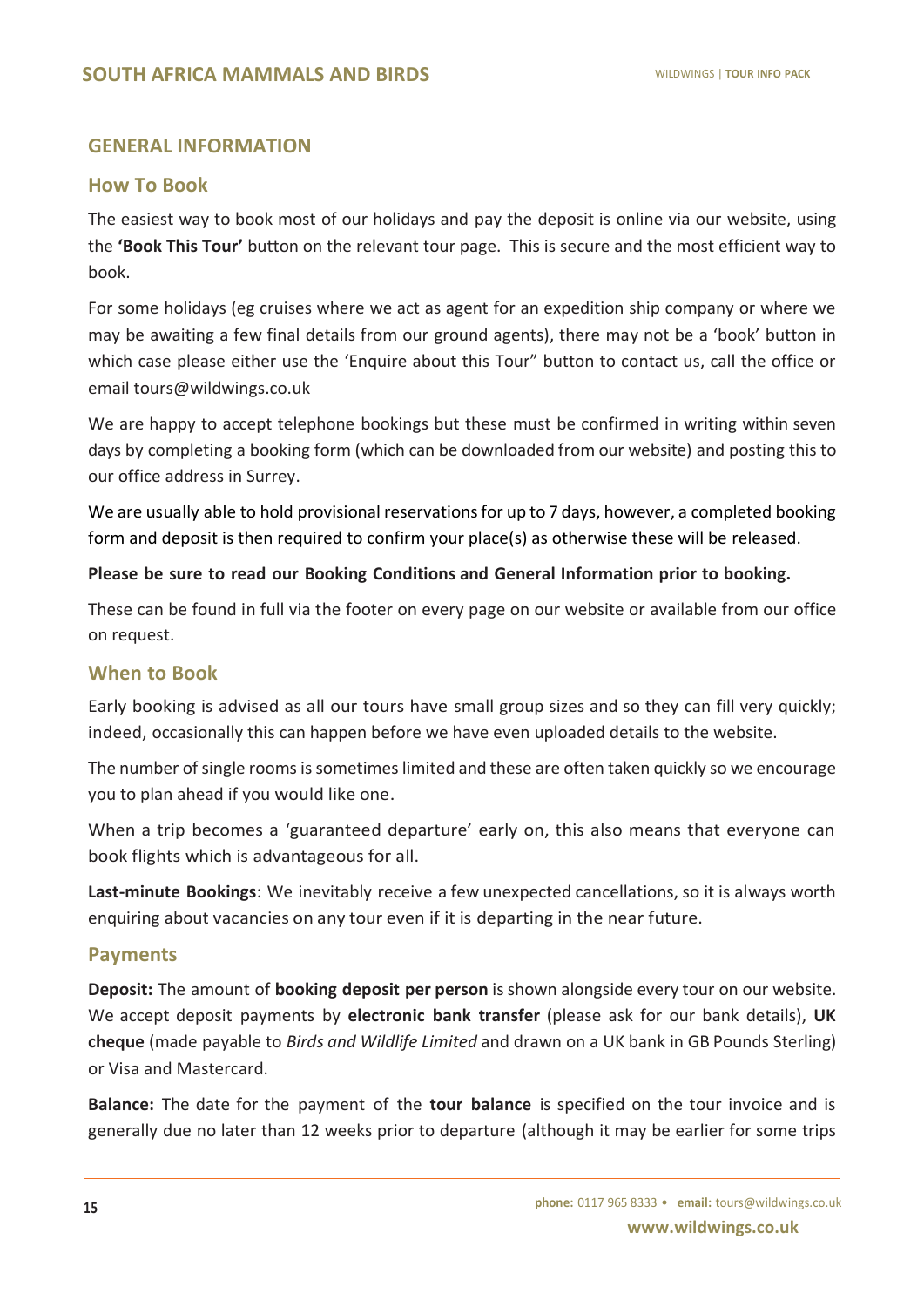such as expedition cruises). We will send you an invoice before the balance is due.

We accept balance payments by **electronic bank transfer (BACS) or UK cheque.**

# **Payment by overseas customers**

These must be made in GB Pounds Sterling and should be made by electronic transfer directly to our bank (please ask for details).

Unfortunately, we cannot accept cheques on US Banks in US Dollars, or cheques in Euros.

# **Credit cards - please note:**

*(i)* **We do NOT accept credit cards for balance payments** from customers living within the UK or European Economic Area (the EEA is the EU countries plus Iceland, Liechtenstein and Norway).

*(ii)* For customers living in North America, Australia and all other areas outside of the UK and the EEA, we are able to accept payment by Visa and MasterCard credit cards but with a charge of 2.5% of the transaction amount to help offset credit card company charges.

**Late Booking Payments:** In order for us to guarantee hotel rooms etc, full payment is required at time of booking when this is made within 12 weeks of departure. Other Things You Need To Know

# **Passports and Visas**

For UK passport holders: your **passport must be valid for the proposed duration of your stay** and many countries insist that it does not expire for at least 6 months after the intended end of your trip.

It can take more than a month to renew a British passport, so we recommend you apply as soon as possible if you need to do this. Please advise us as soon as you have the updated details.

# **Health and Vaccinations**

You must consult your Doctor in good time prior to travel to establish what immunisations (if any) are needed for your chosen holiday.

For full and up-to-date health information we encourage everyone to consult either NHS Scotland 'Fit for Travel' website or The National Travel Health Network and Centre (NaTHNaC) prior to booking any overseas holiday and to then recheck for any updated advice at least 8 weeks before your trip.

The 'Fit for Travel' website, for example, has country-specific page with information on vaccine recommendations, any current health risks or outbreaks, as well as factsheets with information on staying healthy abroad.

You may also wish to contact your health adviser or pharmacy for advice on other preventive measures and managing any pre-existing medical conditions while you are abroad.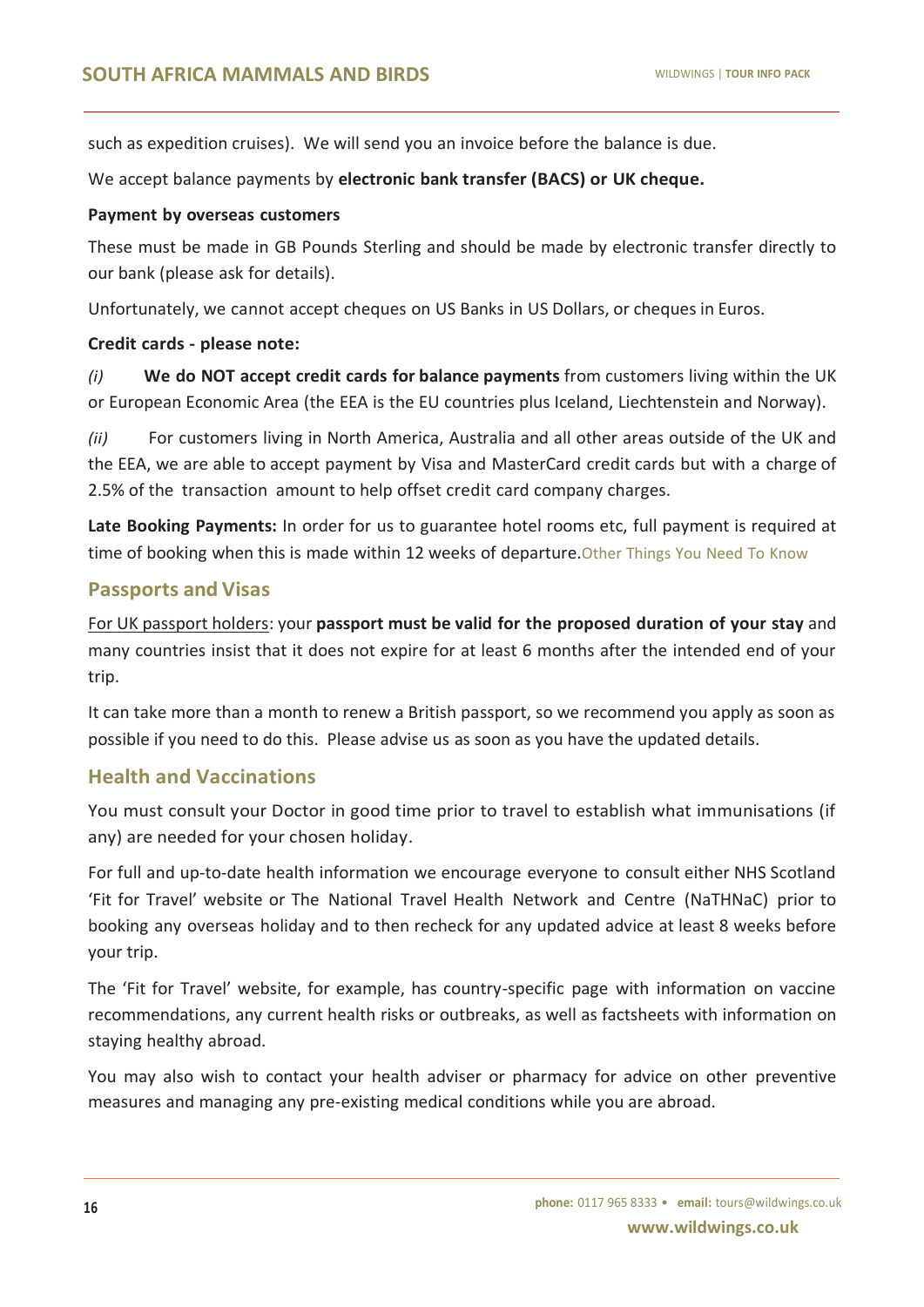# **Your Safety and Travel Advice**

An unavoidable aspect of travelling abroad nowadays is the risk it may pose to your safety and security. The best advice on current risks is provided by the UK Foreign, Commonwealth and Development Office (FCDO).

In order to assess and protect against any risks in your chosen destination, we recommend that you refer to the relevant FCDO Travel Advice both prior to booking and regularly before you travel.

**'Travel Aware**' is a travel safety campaign run by the FCDO and another useful resource and this can be found at *[www.gov.uk/travelaware](http://www.gov.uk/travelaware)*

# **Travel Insurance**

**Good travel insurance is essential before setting off on any overseas trip and i**n common with all responsible tour operators, **it is a condition of booking** that all clients are fully and adequately insured before travelling overseas with us.

Be aware that some destinations may require you to produce proof of comprehensive travel insurance (eg a valid insurance certificate) at Immigration on arrival in the country, so you should carry your documentation with you.

Your travel insurance should cover against cancellation, curtailment, missed departure, delay, personal accident, death, loss of baggage and valuables (see note below), personal liabilityand legal expenses.

Most importantly, your insurance must cover you fully in respect of medical care and repatriation should you become too ill to continue with the tour, including the cost of emergency evacuation by helicopter or air ambulance should this be necessary.

Note that passenger liability insurance covering the transportation that we hire, particularly in Third World countries, may be inadequate; it is therefore important that your insurance cover includes sufficient provision for your dependents in the event of an accident.

**We recommend that you obtain travel insurance as soon as possible after booking your holiday** to ensure you are protected right from the word go in the event of unexpected cancellation prior to departure due to accident or illness. You must inform your insurers of any pre-existing medical conditions (including those of persons not necessarily travelling but upon whom your holiday may depend) that may require treatment during a period of overseas travel or might cause you to cancel the trip.

**Once you have arranged your insurance, please be sure to send usthe following essential details:** name and contact details ofyour insurance provider, your policy number, expiry date and your insurers 24hr Emergency Assistance number.